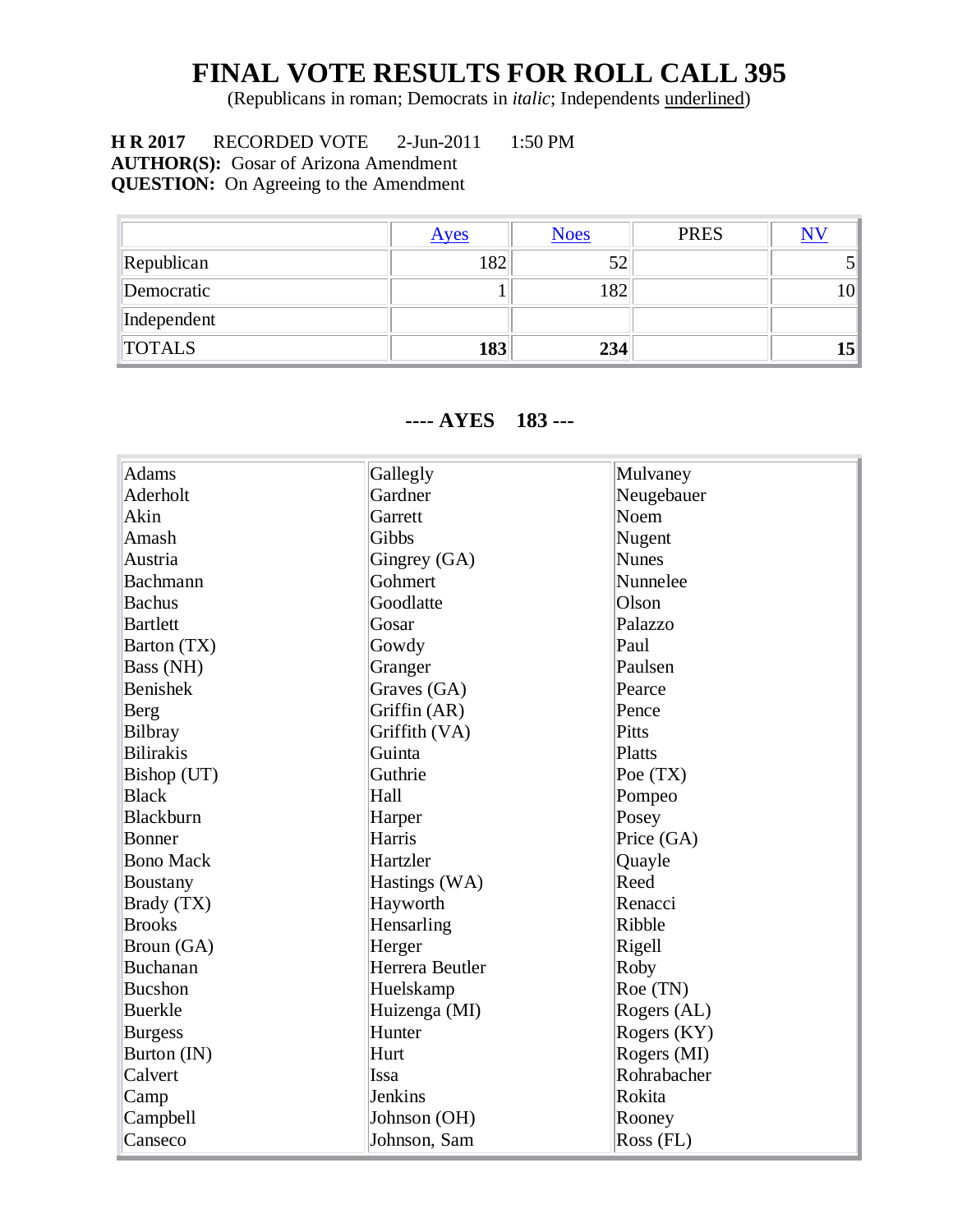| Cantor       | Jones              | Royce         |
|--------------|--------------------|---------------|
| Carter       | Jordan             | Scalise       |
| Cassidy      | King (IA)          | Schweikert    |
| Chabot       | Kingston           | Scott (SC)    |
| Coble        | Kline              | Scott, Austin |
| Coffman (CO) | Labrador           | Sensenbrenner |
| Cole         | Lamborn            | Sessions      |
| Conaway      | Landry             | Simpson       |
| Crawford     | Lankford           | Smith (NE)    |
| Crenshaw     | Latham             | Smith (TX)    |
| Culberson    | Latta              | Southerland   |
| Davis (KY)   | Lewis (CA)         | Stearns       |
| Denham       | Long               | Stutzman      |
| Dent         | Lucas              | Sullivan      |
| DesJarlais   | Luetkemeyer        | Thompson (PA) |
| Dreier       | Lummis             | Thornberry    |
| Duffy        | Lungren, Daniel E. | Tipton        |
| Duncan (SC)  | Mack               | Walberg       |
| Duncan (TN)  | Marchant           | Webster       |
| Ellmers      | McCarthy (CA)      | Westmoreland  |
| Fincher      | McCaul             | Whitfield     |
| Flake        | McClintock         | Wilson (SC)   |
| Fleischmann  | McHenry            | Wittman       |
| Fleming      | McIntyre           | Wolf          |
| Flores       | McKeon             | Womack        |
| Forbes       | McMorris Rodgers   | Woodall       |
| Fortenberry  | Mica               | Yoder         |
| <b>Foxx</b>  | Miller (FL)        | Young (FL)    |
| Franks (AZ)  | Miller, Gary       | Young (IN)    |

## **---- NOES 234 ---**

| Ackerman          | Green, Al       | Payne        |
|-------------------|-----------------|--------------|
| Alexander         | Green, Gene     | Pelosi       |
| Altmire           | Grijalva        | Perlmutter   |
| Andrews           | Grimm           | Peters       |
| Baca              | Gutierrez       | Peterson     |
| Baldwin           | Hanabusa        | Petri        |
| <b>Barletta</b>   | Hanna           | Polis        |
| Barrow            | $Hastings$ (FL) | Price (NC)   |
| Becerra           | Heck            | Quigley      |
| <b>Berkley</b>    | Heinrich        | Rahall       |
| <b>Berman</b>     | Higgins         | Rangel       |
| <b>Biggert</b>    | <b>Himes</b>    | Rehberg      |
| Bishop(GA)        | <i>Hinchey</i>  | Reichert     |
| Bishop(NY)        | Hinojosa        | Reyes        |
| <b>Blumenauer</b> | Hirono          | Richardson   |
| <i>Boren</i>      | Hochul          | Richmond     |
| <b>Boswell</b>    | Holden          | Rivera       |
| Brady(PA)         | Holt            | Ros-Lehtinen |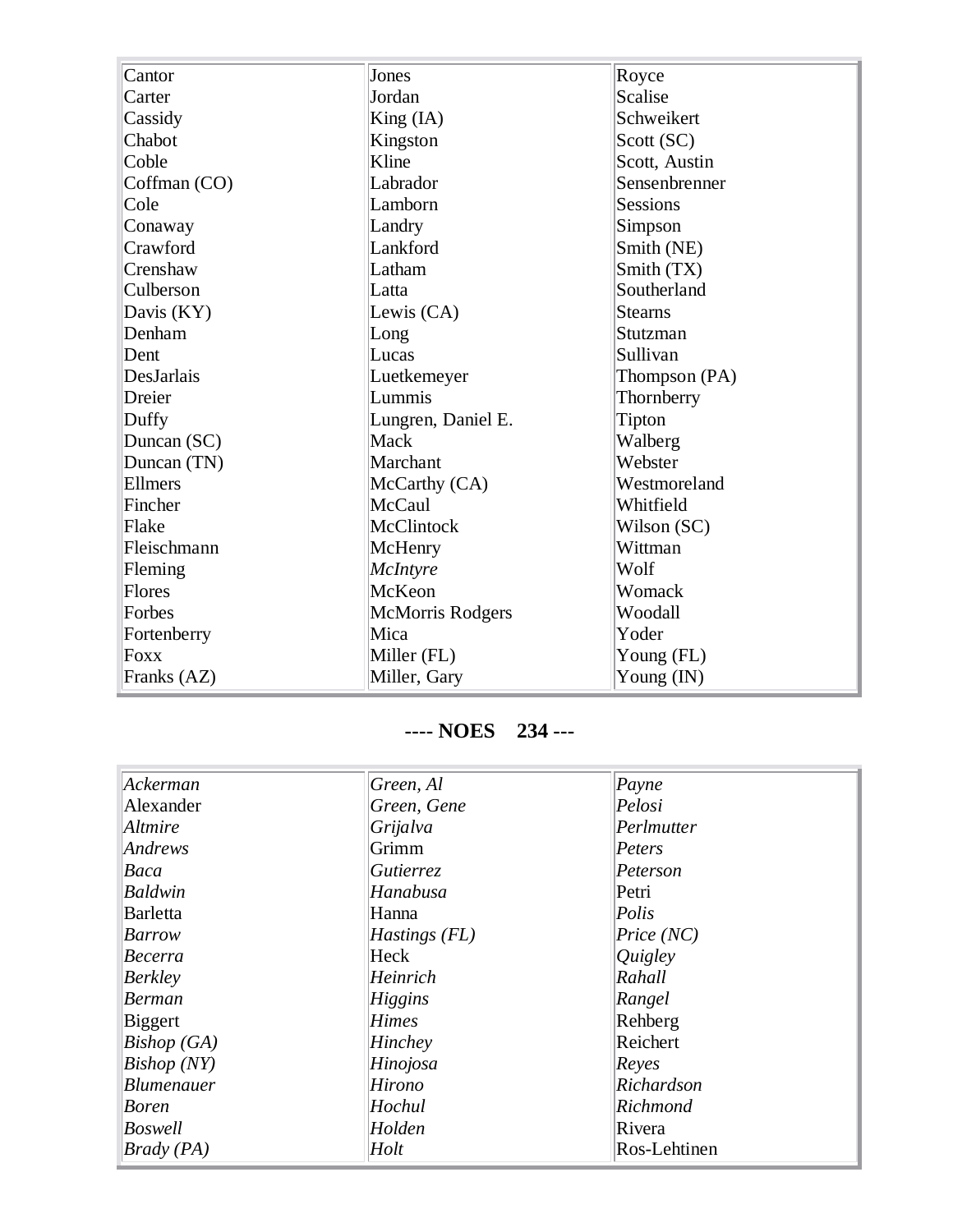| <b>Braley</b> (IA) | Hoyer            | Roskam            |
|--------------------|------------------|-------------------|
| Brown (FL)         | Hultgren         | Ross (AR)         |
| <b>Butterfield</b> | Inslee           | Rothman (NJ)      |
| Capito             | <i>Israel</i>    | Roybal-Allard     |
| Capps              | $Jackson$ (IL)   | Runyan            |
| Capuano            | Jackson Lee (TX) | Ruppersberger     |
| Cardoza            | Johnson (GA)     | $R$ yan (OH)      |
| Carnahan           | Johnson (IL)     | Ryan (WI)         |
| Carney             | Johnson, E. B.   | Sánchez, Linda T. |
| Carson (IN)        | Kaptur           | Sanchez, Loretta  |
| Castor (FL)        | Keating          | <b>Sarbanes</b>   |
| Chandler           | Kelly            | Schakowsky        |
| Chu                | Kildee           | Schiff            |
| Cicilline          | <b>Kind</b>      | Schilling         |
| Clarke (MI)        | King (NY)        | Schmidt           |
| Clarke (NY)        | Kinzinger (IL)   | Schock            |
| Clay               | Kissell          | <b>Schrader</b>   |
| Cleaver            | Kucinich         | Scott (VA)        |
| Clyburn            | Lance            | Scott, David      |
| Cohen              | Langevin         | Serrano           |
| Connolly (VA)      | Larsen (WA)      | Sewell            |
| Conyers            | Larson $(T)$     | Sherman           |
| Cooper             | LaTourette       | Shimkus           |
| Costa              | Lee $(CA)$       | <b>Shuler</b>     |
| Costello           | Levin            | Shuster           |
| Cravaack           | Lewis $(GA)$     | <b>Sires</b>      |
| <b>Critz</b>       | Lipinski         | Slaughter         |
| Crowley            | LoBiondo         | Smith (NJ)        |
| Cuellar            | Loebsack         | Smith (WA)        |
| Cummings           | Lowey            | Speier            |
| Davis (CA)         | Luján            | <b>Stark</b>      |
| Davis $(IL)$       | Lynch            | Stivers           |
| DeFazio            | Maloney          | Sutton            |
| <b>DeGette</b>     | Marino           | Terry             |
| <b>DeLauro</b>     | Markey           | Thompson (CA)     |
| Deutch             | <b>Matheson</b>  | Thompson (MS)     |
| Diaz-Balart        | Matsui           | Tiberi            |
| <b>Dicks</b>       | McCarthy (NY)    | Tierney           |
| Dingell            | <b>McCollum</b>  | Tonko             |
| Doggett            | McCotter         | Towns             |
| Dold               | <b>McDermott</b> | <b>Tsongas</b>    |
| Donnelly (IN)      | <b>McGovern</b>  | Turner            |
| Doyle              | McKinley         | Upton             |
| Edwards            | <b>McNerney</b>  | Van Hollen        |
| Ellison            | Meehan           | Velázquez         |
| Emerson            | Meeks            | Visclosky         |
| Engel              | Michaud          | Walden            |
| Eshoo              | Miller (MI)      | Walsh (IL)        |
| Farenthold         | Miller (NC)      | Walz (MN)         |
| Farr               | Miller, George   | Wasserman Schultz |
| Fattah             | Moran            | Waters            |